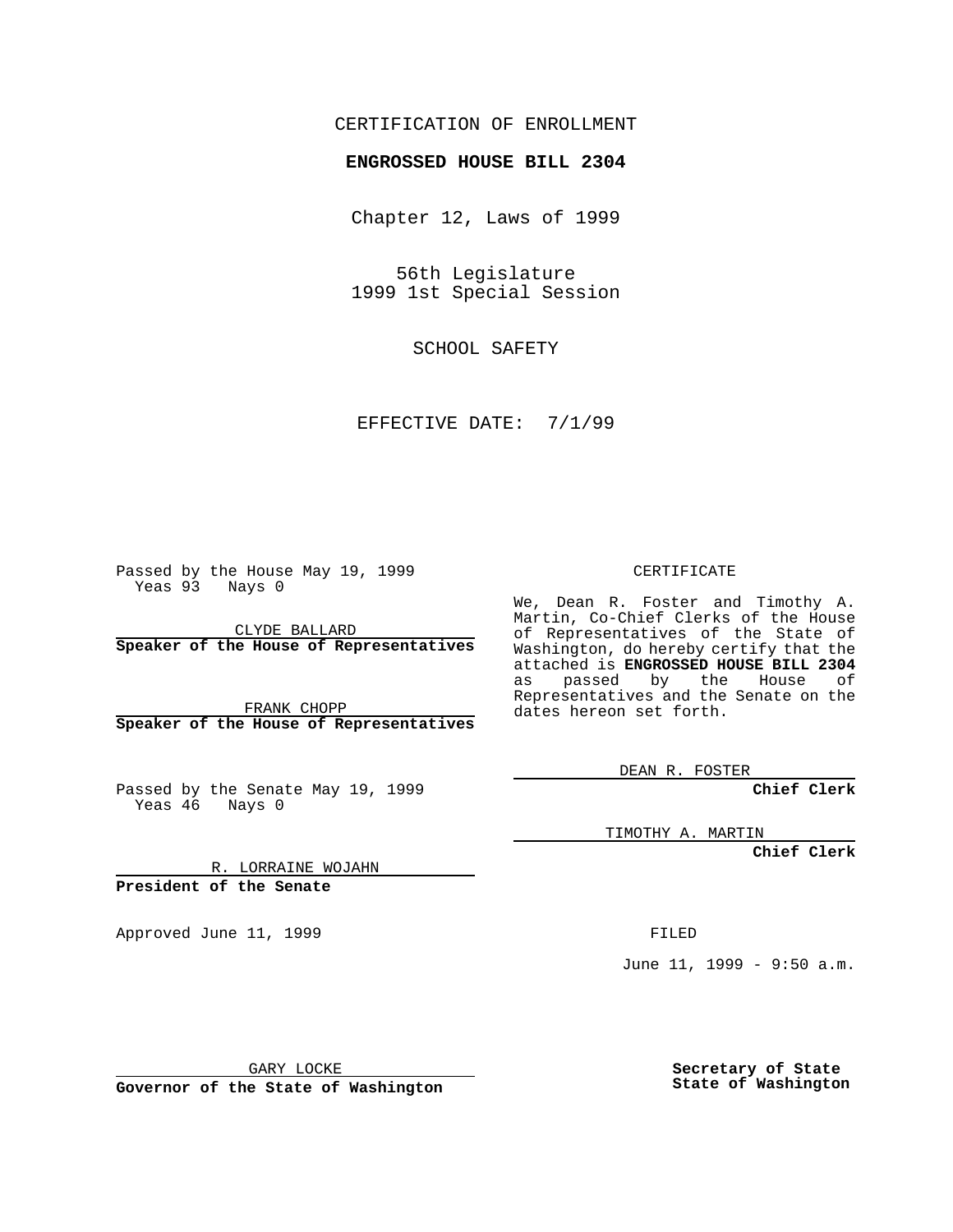## **ENGROSSED HOUSE BILL 2304** \_\_\_\_\_\_\_\_\_\_\_\_\_\_\_\_\_\_\_\_\_\_\_\_\_\_\_\_\_\_\_\_\_\_\_\_\_\_\_\_\_\_\_\_\_\_\_

\_\_\_\_\_\_\_\_\_\_\_\_\_\_\_\_\_\_\_\_\_\_\_\_\_\_\_\_\_\_\_\_\_\_\_\_\_\_\_\_\_\_\_\_\_\_\_

AS AMENDED BY THE SENATE

Passed Legislature - 1999 1st Special Session

**State of Washington 56th Legislature 1999 1st Special Session By** Representative Quall

Read first time . Referred to Committee on .

 AN ACT Relating to school safety programs; amending 1999 c 309 s 221 (uncodified); creating new sections; making appropriations; providing an effective date; and declaring an emergency.

BE IT ENACTED BY THE LEGISLATURE OF THE STATE OF WASHINGTON:

 NEW SECTION. **Sec. 1.** The sum of four million dollars, or as much thereof as may be necessary, is appropriated from the general fund to the superintendent of public instruction for the biennium ending June 30, 2001, for:

 (1) Alternative school start-up grants which are in addition to the grants funded in the two million dollars alternative school start-up appropriation contained in section 501(2)(l), chapter 309, Laws of 1999, and these grants shall be awarded in the same manner and for the 13 same purposes;

 (2) School safety programs for prevention and intervention. School districts may apply for and administer these grants independently or jointly with other school districts or educational service districts. The funds may be expended for proven-effective programs to improve safety in schools, including: Security assessments of school facilities; violence prevention and reporting training for staff as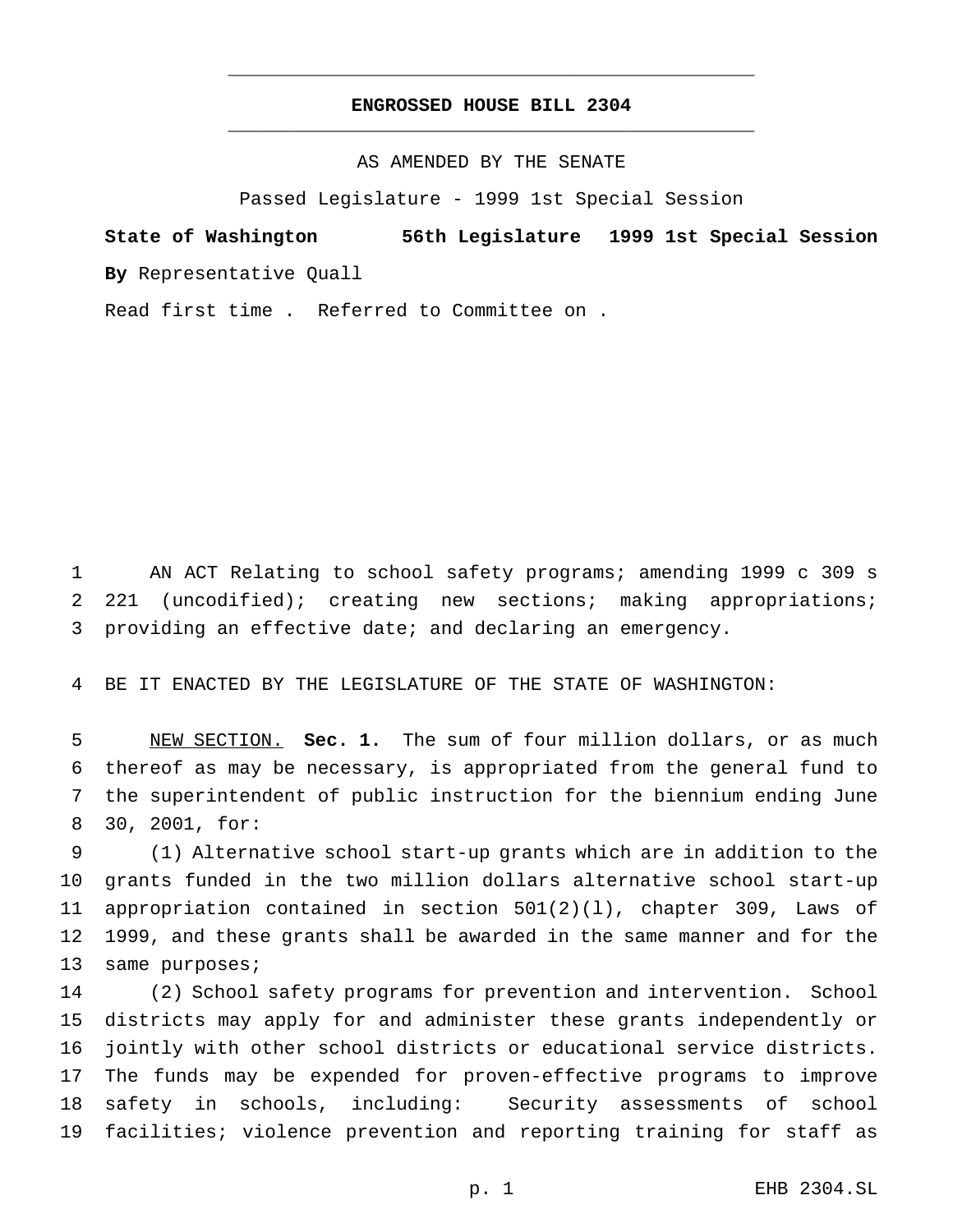appropriate to the particular duties and responsibilities of the specific staff, including administrators; nonviolence and leadership training for staff and students; and school safety plans. The educational service districts and school districts may contract for any services under this subsection.

 (3) The superintendent of public instruction shall report to the education committees of the house of representatives and senate on the number and types of programs administered through these grants by February 15, 2001, and February 15th of every two years thereafter.

 NEW SECTION. **Sec. 2.** For the fiscal biennium ending June 30, 2001, the sum of three million dollars, or as much thereof as may be necessary, is appropriated from the general fund--state to the superintendent of public instruction for matching grants to enhance security in schools. This appropriation is a supplement to the five million nine hundred twenty-three thousand dollar appropriation for school security contained in section 501(2)(e), chapter 309, Laws of 1999, and shall be expended in the same manner and for the same purposes.

 NEW SECTION. **Sec. 3.** The biennial appropriations in sections 1 and 2 of this act shall be allotted by the office of financial management evenly between fiscal year 2000 and fiscal year 2001.

 **Sec. 4.** 1999 c 309 s 221 (uncodified) is amended to read as follows: **FOR THE DEPARTMENT OF HEALTH** 25 General Fund--State Appropriation (FY 2000) . . . \$ ((68,937,000)) 65,437,000 27 General Fund--State Appropriation (FY 2001)...\$ ((69,635,000)) 66,135,000 General Fund--Federal Appropriation.......\$ 268,710,000 General Fund--Private/Local Appropriation....\$ 68,648,000 Hospital Commission Account--State 32 Appropriation . . . . . . . . . . . . . . . \$ 3,128,000 Health Professions Account--State 34 Appropriation . . . . . . . . . . . . . . . \$ 37,529,000 Emergency Medical Services and Trauma Care Systems Trust Account--State Appropriation .....\$ 14,856,000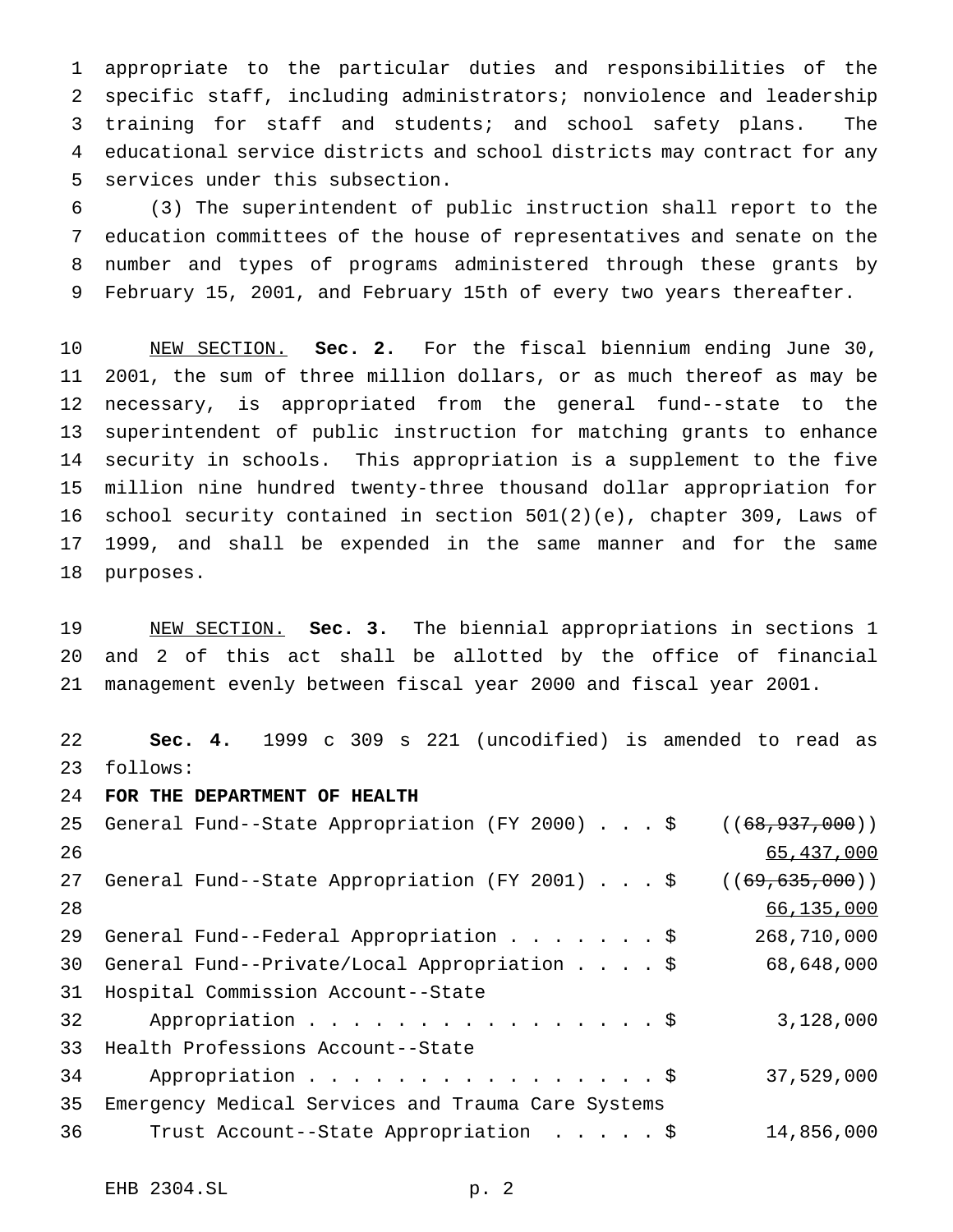| 1  | State Drinking Water Account--State           |             |
|----|-----------------------------------------------|-------------|
| 2  | Appropriation \$                              | 2,531,000   |
| 3  | Drinking Water Assistance Account--Federal    |             |
| 4  | Appropriation \$                              | 5,456,000   |
| 5  | Waterworks Operator Certification--State      |             |
| 6  | Appropriation \$                              | 593,000     |
| 7  | Water Quality Account--State Appropriation \$ | 3,124,000   |
| 8  | Accident Account--State Appropriation \$      | 258,000     |
| 9  | Medical Aid Account--State Appropriation \$   | 45,000      |
| 10 | State Toxics Control Account--State           |             |
| 11 | Appropriation \$                              | 2,614,000   |
| 12 | Health Services Account Appropriation \$      | 7,000,000   |
| 13 | Medical Test Site Licensure Account--State    |             |
| 14 | Appropriation \$                              | 1,651,000   |
| 15 | Youth Tobacco Prevention Account--State       |             |
| 16 | Appropriation \$                              | 1,804,000   |
| 17 | Tobacco Prevention and Control Account--State |             |
| 18 | Appropriation \$                              | 620,000     |
| 19 | TOTAL APPROPRIATION \$                        | 550,139,000 |

 The appropriations in this section are subject to the following conditions and limitations:

 (1) \$2,434,000 of the health professions account appropriation is provided solely for the development and implementation of a licensing and disciplinary management system. Expenditures are conditioned upon compliance with section 902 of this act. These funds shall not be expended without appropriate project approval by the department of information systems.

 (2) The department or any successor agency is authorized to raise existing fees charged to the nursing assistants, podiatrists, and osteopaths; for certificate of need; for temporary worker housing; for state institution inspection; for residential care facilities and for transient accommodations, in excess of the fiscal growth factor established by Initiative Measure No. 601, if necessary, to meet the actual costs of conducting business and the appropriation levels in this section.

 (3) \$339,000 of the general fund--state appropriation for fiscal year 2000, \$339,000 of the general fund--state appropriation for fiscal year 2001, and \$678,000 of the general fund--federal appropriation are provided solely for technical assistance to local governments and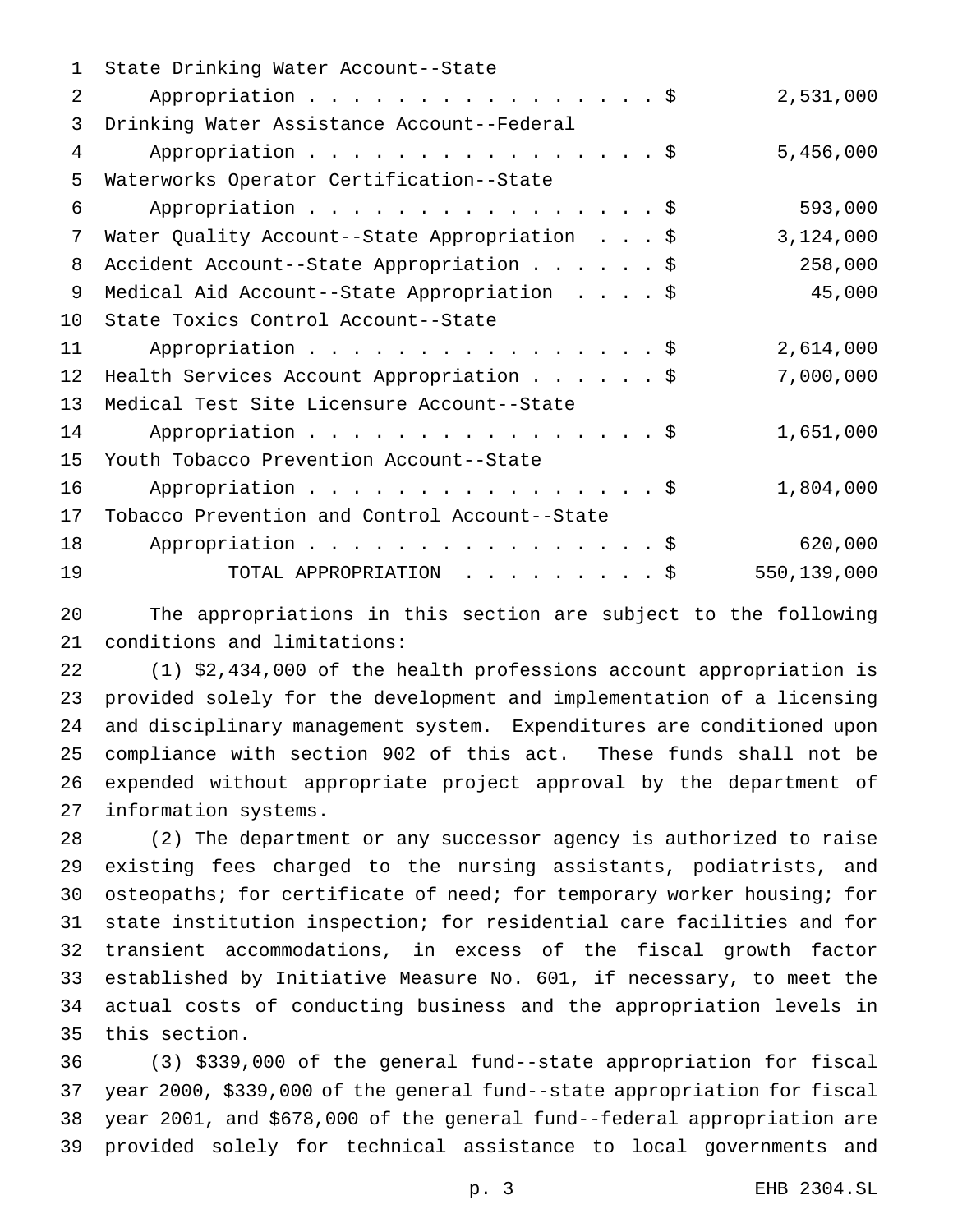special districts on water conservation and reuse. \$339,000 of the general fund--federal amount may be expended in each fiscal year of the biennium, only if the state receives greater than \$25,000,000 from the federal government for salmon recovery activities in that fiscal year. Funds authorized for expenditure in fiscal year 2000 may be expended in fiscal year 2001.

 (4) \$1,685,000 of the general fund--state fiscal year 2000 appropriation and \$1,686,000 of the general fund--state fiscal year 2001 appropriation are provided solely for the implementation of the Puget Sound water work plan and agency action items, DOH-01, DOH-02, DOH-03, and DOH-04.

12 (5) ((\$4,645,000 of the general fund--state fiscal year 2000 appropriation and \$4,645,000 of the general fund--state fiscal year 2001 appropriation are provided solely for distribution to local health 15 departments.

 $(6)$ )) The department of health shall not initiate any services that will require expenditure of state general fund moneys unless expressly authorized in this act or other law. The department may seek, receive, and spend, under RCW 43.79.260 through 43.79.282, federal moneys not anticipated in this act as long as the federal funding does not require expenditure of state moneys for the program in excess of amounts anticipated in this act. If the department receives unanticipated unrestricted federal moneys, those moneys shall be spent for services authorized in this act or in any other legislation that provides appropriation authority, and an equal amount of appropriated state moneys shall lapse. Upon the lapsing of any moneys under this subsection, the office of financial management shall notify the legislative fiscal committees. As used in this subsection, "unrestricted federal moneys" includes block grants and other funds that federal law does not require to be spent on specifically defined projects or matched on a formula basis by state funds.

 $((+7))$  (6) \$620,000 of the tobacco prevention and control account appropriation and \$209,000 of the general fund--federal appropriation are provided solely for implementation of Engrossed Substitute Senate Bill No. 5516 or, if the bill is not enacted, for the development of a sustainable, long-term, comprehensive tobacco control program. The plan shall identify a specific set of outcome measures that shall be used to track long range progress in reducing the use of tobacco. Nationally accepted measures that can be used to compare progress with